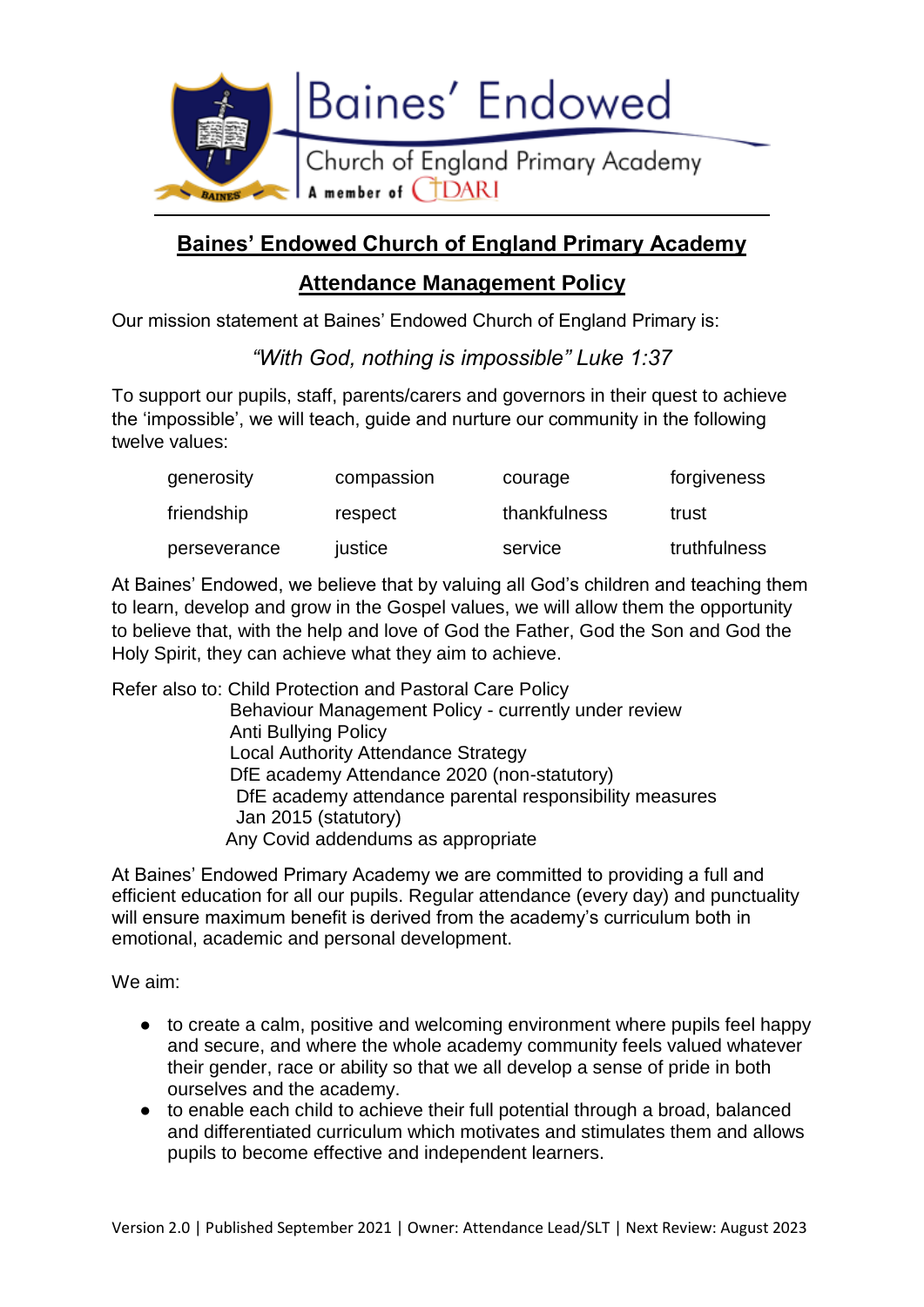● to ensure that parents/carers and children understand the importance of good attendance and punctuality.

We will avoid unauthorised absences by:

- Developing a close liaison with parents/carers/carers
- Providing effective pastoral care
- Showing staff commitment to full attendance
- Monitoring attendance
- Working closely with the Pupil Welfare Officer and relevant agencies.
- Promoting good and improved attendance and punctuality.

# Expectations of Pupils

- They attend academy every day or nursery for all of their allocated sessions
- They arrive on time and appropriately prepared for the day
- They will tell a member of staff about any problems or reasons that may prevent them from attending academy.

Expectations of parents/carers

- They ensure their children attend every day and punctually.
- They ensure they contact the academy by 9.30am on any day a child is unable to attend.
- They ensure their children arrive at the academy well prepared for the day.
- They contact the academy in confidence whenever any problem occurs that may affect their child's attendance.

Parents/carers and Pupils can expect:

- Regular, efficient and accurate recording of attendance.
- Early contact (by 10am) when a pupil fails to attend the academy without a reason being provided.
- Confidential action on any problem notified to us. (Confidential means that the member of staff notified will not disclose that information to anybody without the consent of the pupil or their parent, unless it is an issue of child protection or other professional requirement)
- Recognition for good and/or improved attendance
- A quality education.

# **Children Missing Education**

Blackpool Council and academies have a clear role to play in helping to trace children who go missing from education. Blackpool schools and academies follow clear procedures in relation to those pupils who are removed from academy by their parents/carers without a named academy destination being provided and confirmed. Once a child's whereabouts has been confirmed the previous academy will remove them from their academy register from the last day of attendance. Parents/carers must provide a forwarding address, particularly if it is abroad. Therefore, as soon as a child mentions to staff in the academy that they are moving, the academy will begin making enquiries with parents/carers and recording the information. It is vitally important that up-to-date mobile numbers and email addresses are shared with the academy prior to leaving the area for ease of contact. Parents/carers should be advised that if this does not occur and the local authority fails to locate a child they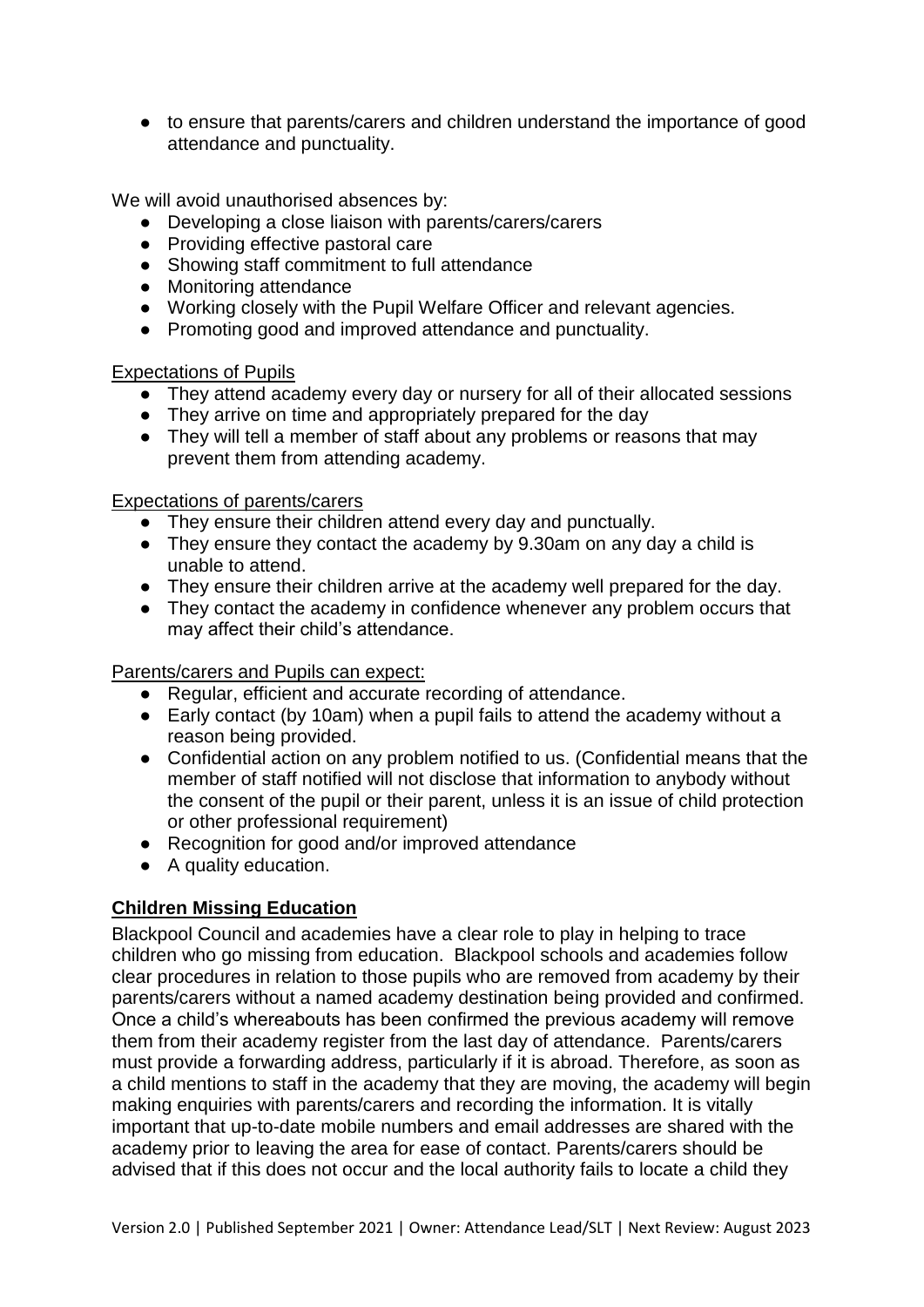have a duty to report the child as missing to the Police and Social Care. Should the academy or the Local Authority fail to locate the family after all possible avenues have been explored the child can be removed from the academy roll. The Local Authority should then record the child on the "children missing from education" database for further investigation. MOC (Movement of Child) form to be completed by the academy and sent to the Pupil Welfare Service.

Where a child fails to attend nursery for their allocated session, staff will make contact with the family or other 'contacts' to ascertain the reason. If staff are unable to make contact via phone and/or determine a date that the child will be returning after two missed sessions, contact with any other professionals involved with the family will be attempted or a home visit will be considered for safeguarding purposes. Where a child does not attend for two weeks of sessions, discussions with parents/carers will outline the possibility of the place being withdrawn. Contact will be made with any other professionals involved with the family to inform of the outcome. Where there are no other professionals involved, contact with the local Children's Centre Hub and/or RfS (Request for Support Hub) may be made.

Blackpool Council must be informed of any pupil who fails to attend the academy regularly or has been absent without the academy's permission for up to 10 days. Local authorities have a duty to put in place arrangements for identifying (as far as it is possible) those children of compulsory school age in their area who are not registered or receiving education other than at a school/academy. Local authorities should trace those children and ensure that they receive full-time education.

# **Parents/Carers**

The term 'parent' refers to either one, or both, parents, or the child's carer.

Section 576 of the Education Act 1996 defines 'parent' to also include:

- all natural parents, whether they are married or not;
- **EXECT** any person who although not a natural parent, has parental 'responsibility' for the child or young person;
- any person who, although not a natural parent, 'has care' of the child or young person.

Section 3 of the Children Act 1989 defines 'parental responsibility' (PR) as all the rights, duties, powers, responsibilities and authority which by law a parent has in relation to a child and his/her property.

In the case of children who are 'looked after' by the Local Authority, (Our Children -OC/Looked After Child -LAC), parental responsibility is with the allocated Social Worker, as the LA is the corporate parent.

# **Legal Framework**

Section 7 of the 1996 Education Act states that parents/carers must ensure that children of compulsory school age receive efficient full-time education suitable to their age, ability and aptitude to any special educational needs they may have. This would normally be through regular (every day) attendance at the academy. A child is of compulsory school age, after the next of the following dates; 31<sup>st</sup> March, 31<sup>st</sup>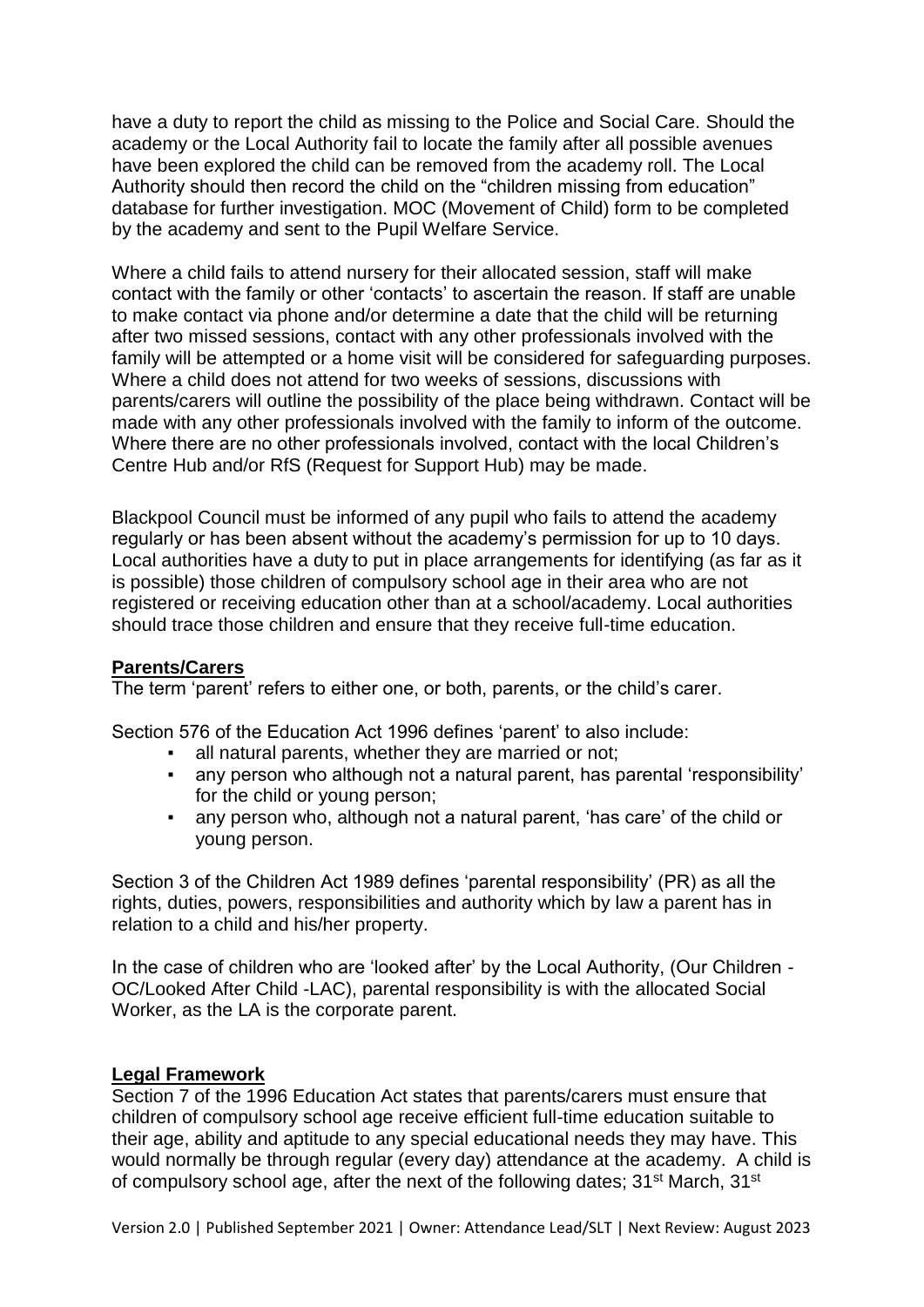August and 31<sup>st</sup> December, after their 5<sup>th</sup> birthday. However, in Blackpool our young people are encouraged to start their education from the September of the year after they have reached the age of four. A child ceases to be of compulsory school age on the last Friday in June of the academic year in which they reach the age of 16.

# **Statutory Responsibilities**

Under the Education Act 1996, the Local Authority has a statutory responsibility to ensure that parents/carers secure education for children of compulsory school age and, where necessary, will use legal enforcement.

The Education (Pupil Registration) (England) Regulations 2006, require school's to take an attendance register twice a day, once at the start of the morning session and then again during the afternoon session.

# **Legal Sanctions**

When there is an issue with absence from the academy, the academy will do all that they can to ensure the child/young person and family are supported to improve attendance.

Where these interventions fail to bring about an improvement in attendance, the Local Authority will be notified and legal action in the Magistrates' Court may be taken. The academy will provide the Local Authority with evidence required for a prosecution under Section 444 of the Education Act 1996 and will appear as a prosecution witness if required by the court. This is to ensure that parents/carers realise their own responsibilities in ensuring attendance at the academy and most importantly about returning children to education.

Section 444 of the Education Act 1996 states that if a parent/carer fails to ensure the regular academy attendance of their child, if he/she is a registered pupil at an academy and is of compulsory academy age, then they are guilty of an offence. A parent found guilty of this offence can be fined up to £2500 and / or be imprisoned for a period of up to three months.

Alternatives to Section 444 prosecution are Parenting Contracts, Penalty Notices or an Education Supervision Order.

# **Parenting Contracts (Anti Social Behaviour Act 2003)**

A Parenting Contract is a voluntary agreement between the academy and the parent. It can also be extended to include the child and any other agencies offering support to resolve any difficulties leading to improved attendance. The contract will outline attendance targets and will detail agreed actions that will help to achieve the target. The contract will be reviewed regularly. The contract can be used as evidence in a prosecution should parents/carers fail to carry out agreed actions.

# **Penalty Notices (Anti Social Behaviour Act 2003)**

Penalty Notices can be considered when:

A pupil is absent from academy due to an accumulation of unauthorised leave (at least 10 sessions/5 days through one term or 14 sessions/7 days through two terms) during term time, including holidays or a failure to improve attendance after a written warning has been received.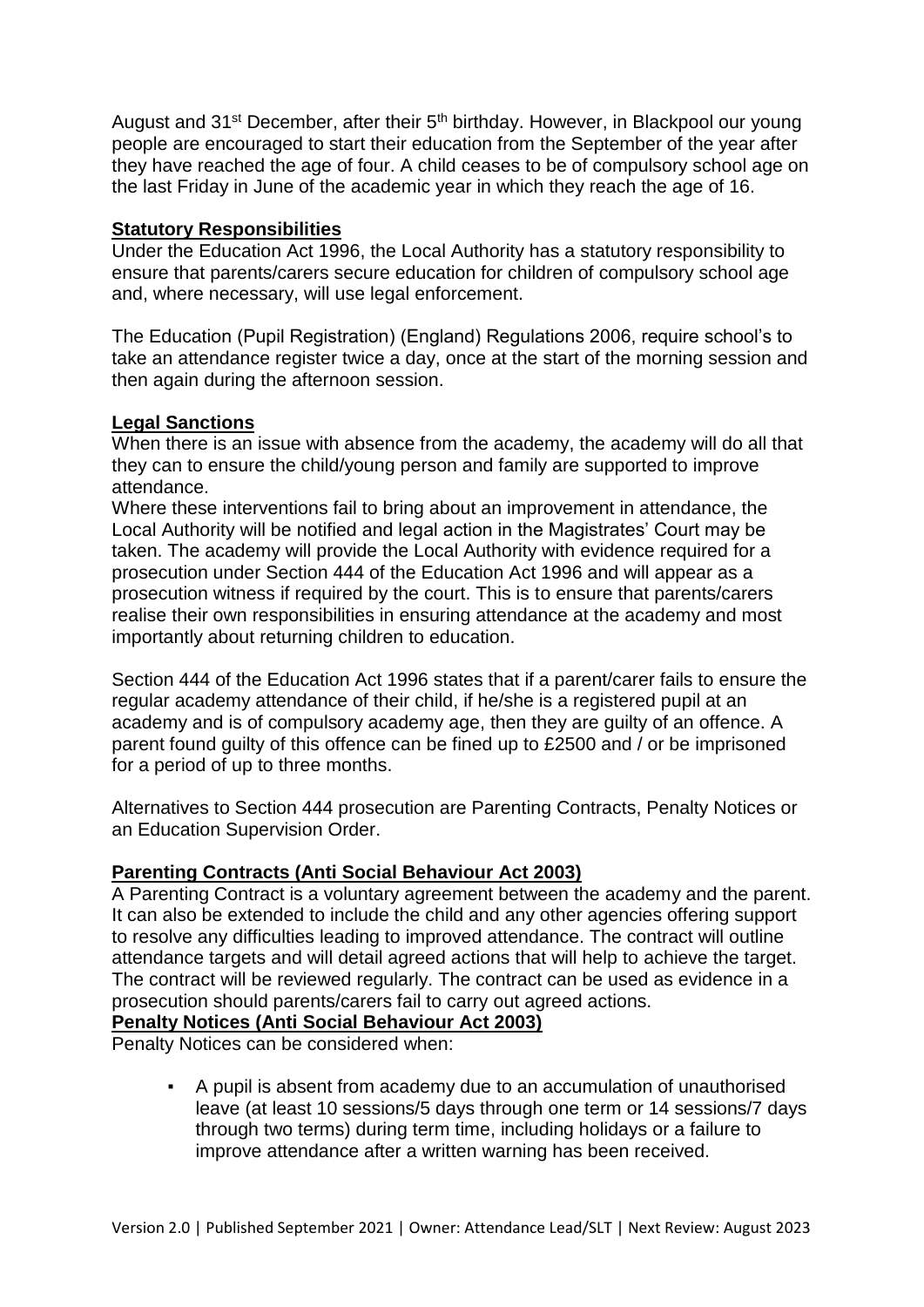A Penalty Notice Warning Letter gives the parent the opportunity to improve their child's attendance. If attendance improves with no unauthorised absences during the specified period, no further action will be taken at that point. However, if attendance fails to improve, a fine may be issued.

If parents/carers take a child out of the academy for the purposes of a holiday, they may be issued with a Penalty Notice. Penalty notices are issued per parent/carer per pupil.

Parents/carers must, if issued with a Penalty Notice, from 1 September 2013, pay £60 within 21 days or £120 within 28 days. This brings attendance penalty notices into line with other types of penalty notices and allows local authorities to act faster on prosecution. Failure to pay the Penalty Notice may result in a prosecution under Section 444 (1) of the Education Act 1996. Penalty Notices will be used in accordance with Blackpool Council's Penalty Notice Protocol.

#### **Categorising absence**

Where pupils of compulsory school age are recorded as absent, the register must show whether the absence is authorised or unauthorised. Absence can only be authorised by the academy and cannot be authorised by parents/carers. All absences will be treated as unauthorised unless a satisfactory explanation for the pupil's absence has been received. This would not include holidays, please see leave of absence requests below.

Parents/carers/carers should advise the academy by 9.30am (by telephone or ParentApp) on the first day of absence and provide the academy with an expected date of return. Alternative arrangements will be agreed with non-English speaking parents/carers.

# **Absence and Attendance Codes**

#### **Present at academy**

Pupils must not be marked present if they were not in the academy during registration. If a pupil were to leave the academy premises after registration they would still be counted as present for statistical purposes.

Parents/carers/carers are expected to ensure that their child is punctual for the start of the academy day (no later than 8.55am). If a child arrives late, they miss valuable 'settling in', early activities and valuable teaching time and often feel embarrassed. Poor punctuality can lead to underachievement, poor self esteem, absence and safeguarding issues.

The DfE recommends that schools/academies leave registers open for 'a reasonable length of time' after the register has been taken. Children arriving after that period usually receive an absence mark for the morning they have missed (U). Frequent lateness of pupils can provide grounds for prosecution of parents/carers.

# *'10 minutes every day over 2 weeks equates to 1 hour 40 minutes of missed opportunities of learning.'*

On arrival, after the close of external doors (8.55am), pupils must register immediately at the academy office in order to meet health and safety regulations.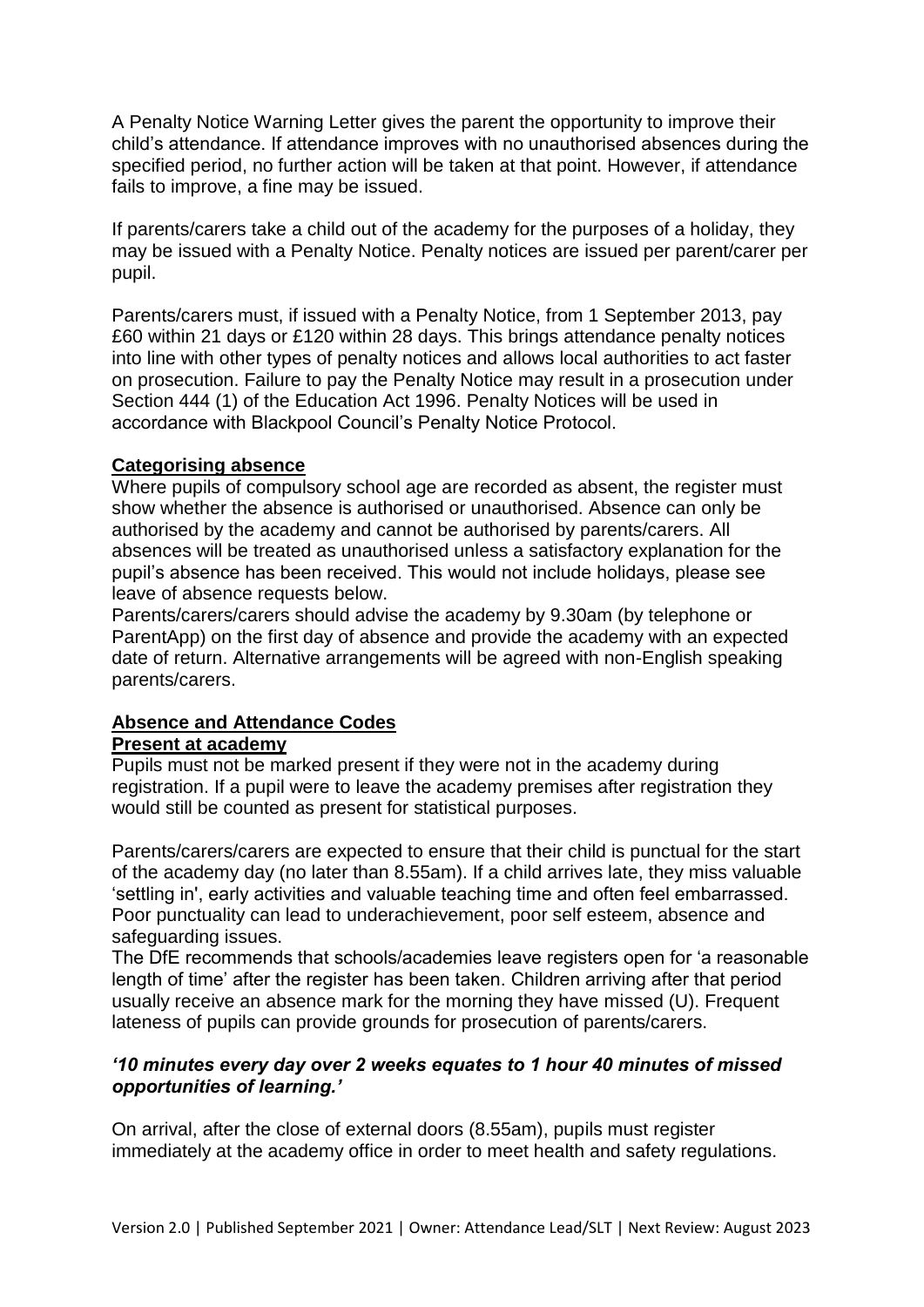Pupils will be given a discreet registration card to give to their teacher to inform them that they have been registered at the office.

# **Present at an Approved Off-Site Educational Activity**

An approved educational activity is where a pupil is taking part in supervised educational activity such as field trips, educational visits, work experience or alternative provision. The activity must be of an educational nature approved by the academy and supervised by someone authorised by the academy. The activity must take place during the session for which the mark is recorded.

# **Code B: Off-site educational activity**

Used for pupils that are present at a supervised educational activity that is off-site and approved by the academy. Academies should ensure that they have in place arrangements whereby the provider of the alternative activity notifies the academy of any absences by individual pupils. The academy should record the pupil's absence using the relevant absence code.

# **Code D: Dual Registered - at another educational establishment**

The law allows for dual registration of pupils at more than one academy. This code is used to indicate that the pupil was not expected to attend the session in question because they were scheduled to attend the other academy at which they are registered.

The main examples of dual registration are pupils who are attending a Pupil Referral Unit, a hospital school or a specialist provision on a temporary basis. Each school/academy should only record the pupil's attendance and absence for those sessions that the pupil is scheduled to attend their academy.

# **Code P: Participating in a supervised sporting activity**

This code will be used to record the sessions when a pupil is taking part in a sporting activity that has been approved by the academy and supervised by someone authorised by the academy.

# **Code V: Educational visit or trip**

This code will be used for attendance at an organised trip or visit, including residential trips organised by the academy, or attendance at a supervised trip of a strictly educational nature arranged by an organisation approved by the academy.

# **Authorised Absence from academy**

'Authorised absence' means that the academy has either given approval in advance for a pupil of compulsory academy age to be away, or has accepted an explanation offered afterwards as justification for absence.

# **Code C: Leave of absence authorised by the academy**

Only exceptional circumstances warrant leave of absence. The academy will consider each request individually taking into account the circumstances, such as: the nature of the event for which leave is sought; the frequency of the request;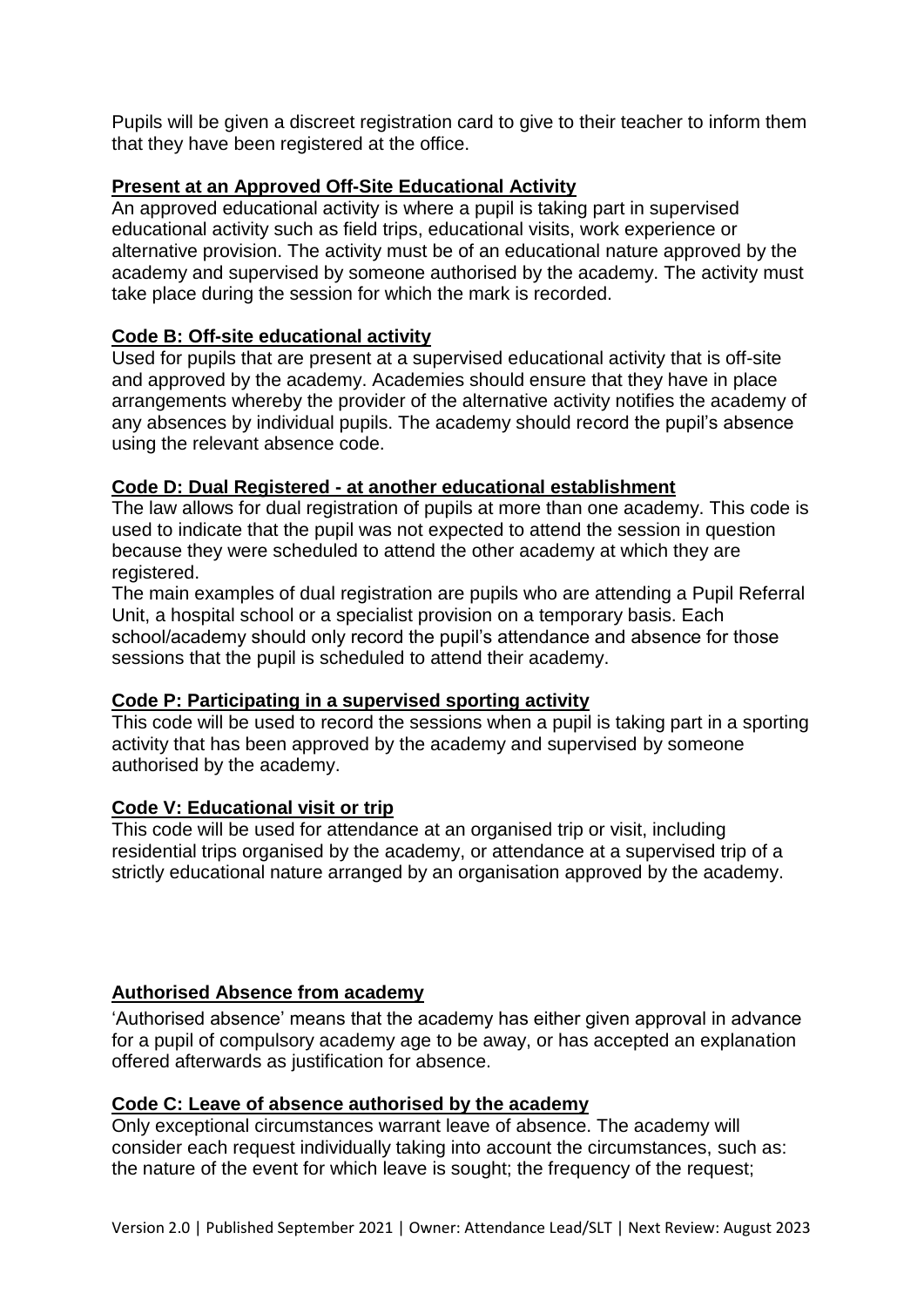whether the parent/carer gave advance notice; and the pupil's attainment, attendance and ability to catch up on missed education.

# **Code E: Excluded but no alternative provision made**

If no alternative provision is made for a pupil to continue their education whilst they are excluded but they are still on the admission register, they will be marked absent in the attendance register using Code E. Where alternative provision is made they will be marked using the appropriate attendance code.

# **Code B: Excluded (Alternative provision offered)**

Should this arrangement extend over a 5 day period, academies have a duty to provide alternative provision.

# **Code H: Family holiday authorised by the academy**

parents/carers/carers should not take their children on holiday during term time. parents/carers/carers do not have an automatic right to remove their child from academy during term time for the purpose of a holiday. Academies are closed for 13 weeks a year. Parents/carers have 175 days in which to take holidays outside of academy hours. Regulations state that Headteachers should not grant leave of absence unless there are exceptional circumstances.

Amendments to the 2006 regulations, which came into force on 01 September 2013, remove references to family holiday and extended leave as well as the statutory threshold of ten academy days. The amendments make clear that Head teachers should not grant any leave of absence during term time unless there are exceptional circumstances. Headteachers will determine the number of academy days a child can be away from academy if the leave is granted.

Any application for leave should be made at least two weeks in advance and the Headteacher must be satisfied that there are exceptional circumstances. This will be assessed on a case by case situation. Where leave of absence is granted the Headteacher will determine the number of days the pupil can be away from school. Leave of absence is granted entirely at the Headteacher's discretion.

# **Code I: Illness (not medical or dental appointments)**

Parents/carers should advise the academy by 9.30am (by telephone or ParentApp) on the first day of absence and provide the academy with an expected date of return. This should be followed up with medical evidence where this is considered appropriate. Alternative arrangements will be agreed with non-English speaking parents/carers. Parents/carers may be asked to provide medical evidence where there are repeated absences due to reported illness. This will usually be once a child's attendance falls below 92% however each case will be looked at individually and based upon criteria such as number of periods of illness, the term in which attendance data has been collected and if there is an underlying medical condition which would cause repeated absence. Medical evidence can take the form of prescriptions, appointment cards or sight of the child's dated and named medication etc. rather than doctors' notes. Photocopies of evidence provided will be kept in confidential files.

# **Code M: Medical or dental appointments**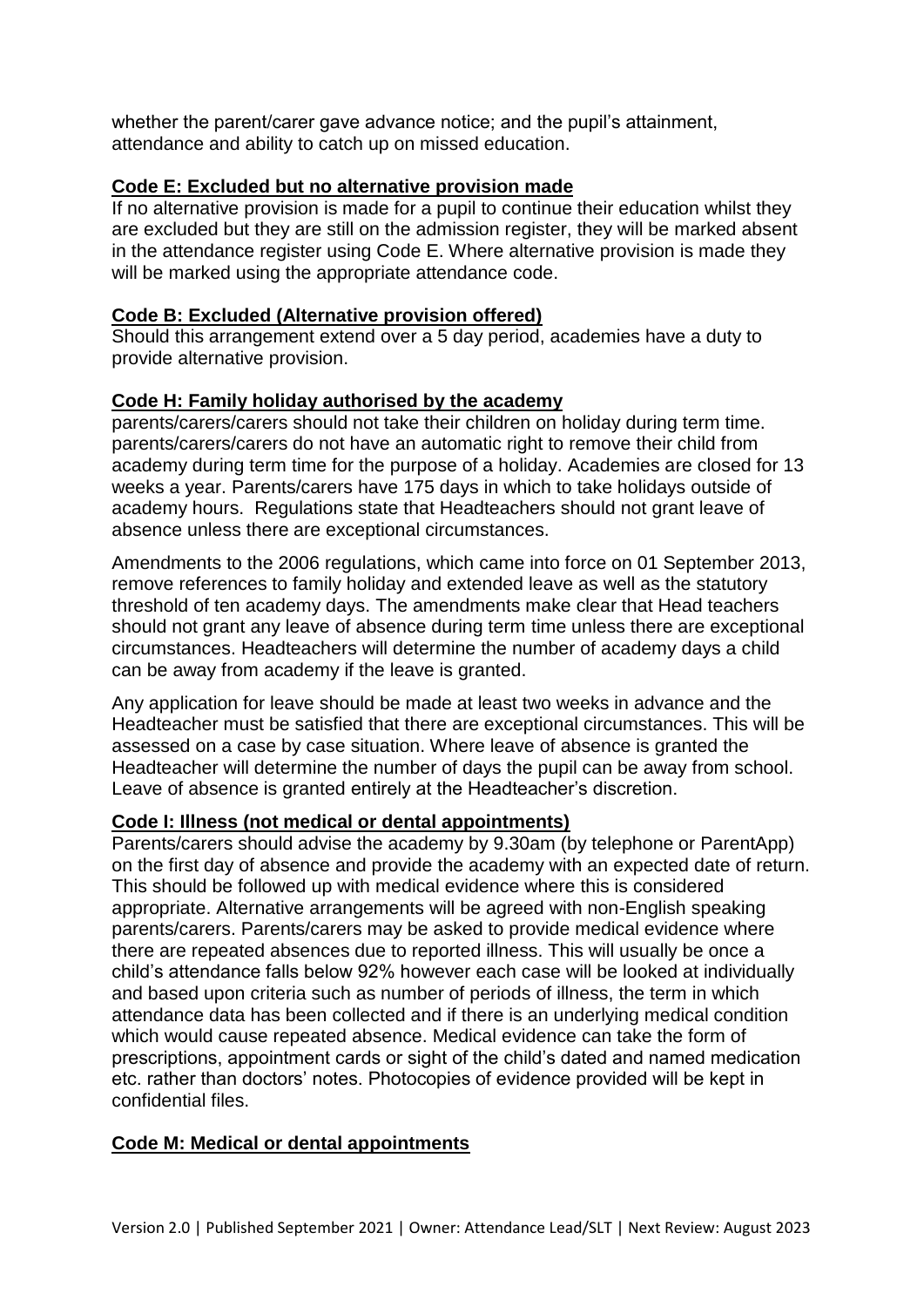Parents/carers are advised to make medical and dental appointments outside of the academy day in order to cause minimal disruption to learning. Where this is not possible, the pupil should only be out of the academy for the minimum amount of time necessary for the appointment. Parents/carers must show evidence of appointments to the academy. Parents/carers are expected to bring their child into the academy before and after appointments whenever this is reasonably practicable.

# **Code R: Religious observance**

Blackpool Council acknowledges the multi-faith nature of British society and recognises that on some occasions, religious festivals may fall outside academy holiday periods or weekends and this necessitates a consideration of authorised absence or special leave for religious observance. It is reasonable for a parent to allow their children not to attend academy on any day of religious observance if recognised by the parent/carers religious body. Where necessary, academies should seek advice from the parents/carers' religious body about whether it has set the day apart for religious observance. If the religious body has not set the day apart there is no requirement for the academy to approve the absence or grant leave of absence. parents/carers are encouraged to give advance notice to the academy if they intend their child to be absent.

However, in the interests of fulfilling the academic requirements of the academy and limiting the authorised absence rate of the academy, it is identified as reasonable that no more than one day be designated for any

individual occasion of religious observance/festival and no more than three days in total in any academic year. Any further absence will be categorised as unauthorised

# **Code T: Gypsy, Roma and Traveller absence**

A number of different groups are covered by the generic term Traveller – Roma, English and Welsh Gypsies, Irish and Scottish Travellers, Showmen (fairground people) and Circus people, Bargees (occupational boat dwellers) and New Travellers.

The expectation for the attendance of Traveller children, as with all other children, is to attend academy every day (as regularly and as frequently as possible). Children from these groups whose families do not travel are expected to register at a school/ academy and attend as normal. They are subject to the same rules as other children in terms of the requirement to attend the academy every day once registered there.

If the pupil's family is known to be travelling but it is not known whether the pupil is attending educational provision (at a academy or other provider), the absence should be authorised and recorded using code T. It is the expectation of the academy that parents/carers will give a date for the expected return along with keeping in regular contact.

To help ensure continuity of education for Traveller children, dual registration is allowed. An academy cannot remove a Traveller child from roll while they are travelling if it is the base academy. If the pupil is known to be dual registered and present at another academy during the session in question, the attendance should be recorded using code D. The Blackpool academy in this instance will become the base academy and will record their register as a code D for dual registration until the child returns.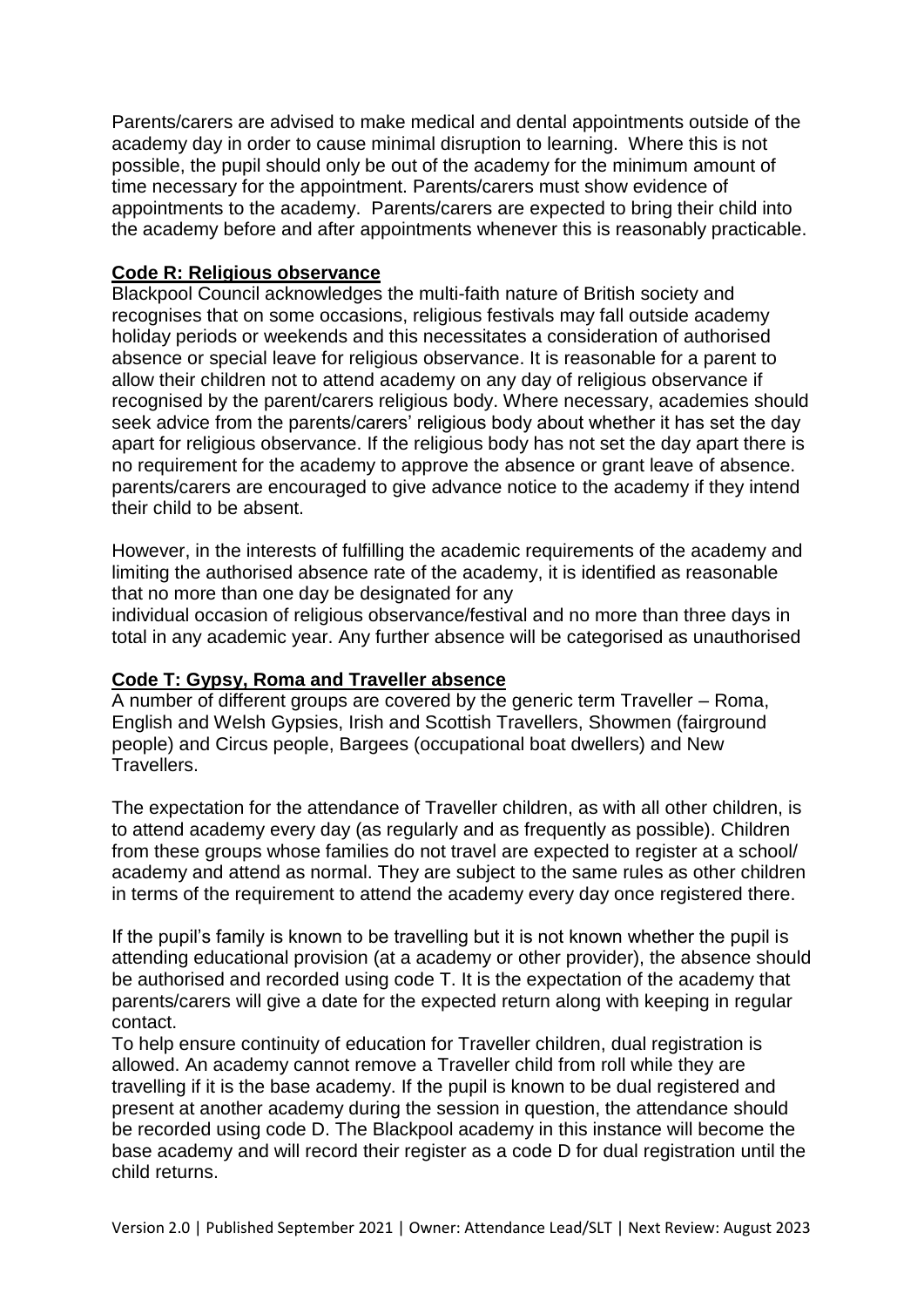If a child fails to return on their agreed date with no contact, the academy must notify the Local Authority as soon as possible. parents/carers should be advised that if the academy or the Local Authority fails to locate the family after 20 days the child can be removed from the academy roll. The Local Authority should then record the child on the "children missing from education" database for further investigation.

# **Unauthorised Absence from academy**

Unauthorised absence is where a school/academy is not satisfied with the reasons given for the absence. Absence codes are as follows:

# **Code G: Family holiday not authorised by the academy or in excess of agreed period**

See also Code H. Leave of absence will only be considered in exceptional circumstances and at the discretion of the Headteacher.

'If a school does not authorise a leave of absence for the purpose of a holiday but the parents still take the child out of school, or the child is kept away for longer than was agreed, the absence is unauthorised. The regulations do not allow schools to give retrospective approval. If the parents did not apply for leave of absence in advance, the absence must be recorded as unauthorised.'

# **Code N: Reason for absence not yet provided**

The academy should follow up all unexplained and unexpected absences in a timely manner. Every effort should be made to establish the reason for a pupil's absence. When the reason for the pupil's absence has been established the register should be amended.

# **Code O: Absent from academy without authorisation**

If the academy is not satisfied with the reason given for absence they should record it as unauthorised.

When a child/young person's attendance is not good enough, absences will not be authorised unless in extenuating circumstances or medical evidence is provided e.g. a Doctor's note, a prescription, sight of a named/dated medicine bottle etc. Unauthorised absence could result in legal action being initiated by the Local Authority. At Baines' we begin to discuss requesting medical evidence when a child's attendance falls below 92%. Other initiatives such as Fast Track will be considered

for children whose attendance is between 88 and 93%.

# **Code U: Arrived in academy after registration closed**

We, at Baines', actively discourage late arrival, look for patterns of late arrival and seek an explanation from the parent. Frequent lateness of pupils can also provide grounds for prosecution of parents/carers. Code U will be used if a child arrives after 9.30am

# **Code X: Not required to be in academy**

This code is used to record sessions that non-compulsory academy age children are not expected to attend.

# **Code X: Not attending in circumstances relating to COVID-19**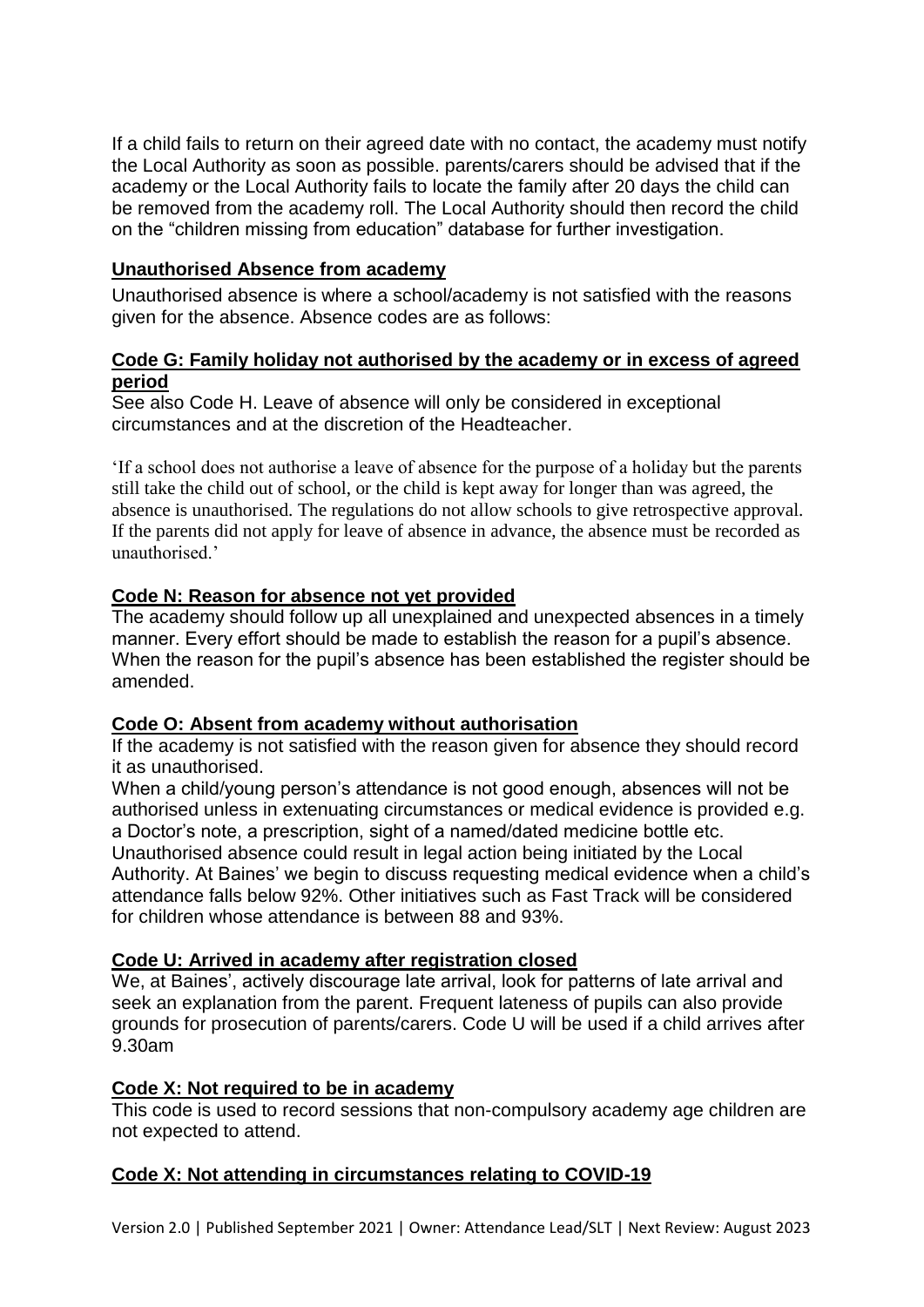This category must be used to record sessions that take place in the 2021 to 2022 academic year where a pupil does not attend because their travel to, or attendance at, school would be:

- contrary to guidance relating to the incidence or transmission of COVID-19 from Public Health England (PHE), or its successor UK Health Security Agency (UKHSA), and/or the Department of Health and Social Care (DHSC)
- prohibited by any legislation (or instruments such as statutory directions) relating to the incidence or transmission of COVID-19

This category must only be used to record where a pupil is not attending for the reasons set out above. It should not be used to record any other type of nonattendance or absence - for example, where a parent or pupil is anxious about attending school because of COVID-19.

# **Code Y: Unable to attend due to exceptional circumstances**

This code can be used where a pupil is unable to attend because:

- The academy site, or part of it, is closed due to an unavoidable cause; or
- The transport provided by the academy or a local authority is not available and where the pupil's home is not within walking distance; or
- A local or national emergency has resulted in widespread disruption to travel which has prevented the pupil from attending academy.

# **Deletions from the Register**

A pupil can lawfully be deleted from the admission register on the grounds prescribed in regulation 8 of the Education (Pupil Registration) (England) Regulations 2006. Schools/academies must inform their local authority in advance of any pupil who is going to be deleted from the admission register.

All schools/academies will follow Blackpool Council's Children Missing Education Protocol when a pupil's whereabouts is unknown.

# **Recording Attendance**

- Electronic registers (Cloud Academy) are maintained in each class whereby the teacher marks a pupil's attendance with a  $/ \backslash$  or N in the appropriate place for the morning and afternoon sessions.
- The registers are taken at 8:55am for the morning session, and 1:15pm for the afternoon session.
- The registers must be 'saved' in order to be received by the academy office.
- Any child who arrives after these times will be recorded as late up to 9.30am or 1:30pm. After these times they will be recorded as arriving late after the register has closed (unauthorised absence **U code**).

\*Any notes given to staff regarding children's absences must be given to the office staff as a matter of priority to avoid unnecessary additional communication with parents/carers.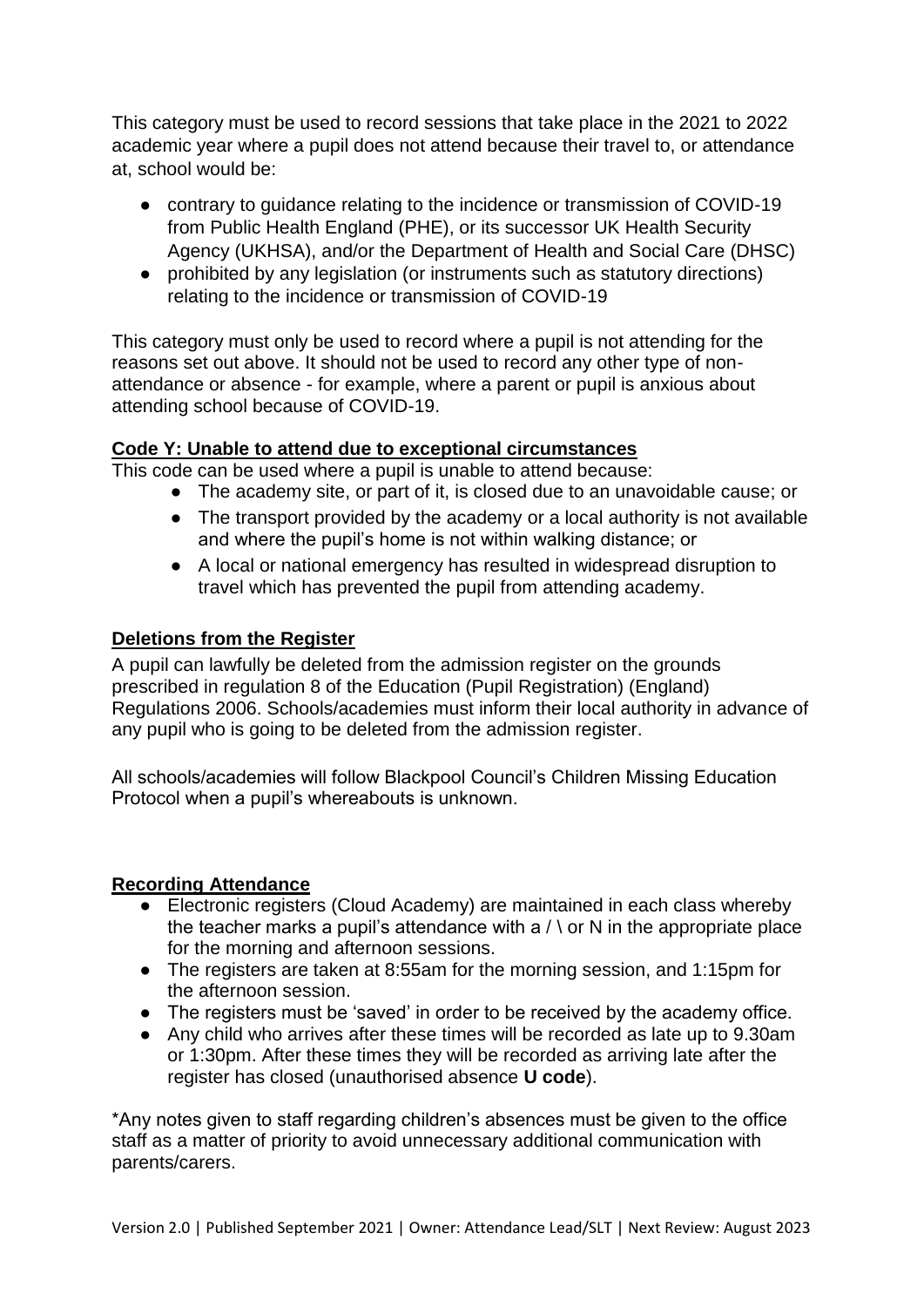\*Any issues regarding taking the register electronically must be reported to the academy office immediately to ensure a paper register can be completed.

# **Recording Attendance in Nursery**

A register will be taken by a member of nursery staff at the beginning of each session. If a child arrives after 30 minutes of the start of the session they will be recorded as late (L). It is the responsibility of the child's key worker to obtain a reason for any absences and record them. Staff must inform the nursery manager if they are concerned about a child's attendance and be aware that poor attendance and/or punctuality could be a safeguarding issue.

# **Authorised Absences**

All parents/carers are asked to contact the academy by 9.30am on the first day of absence explaining the reason for their child's absence. If a child is absent from the academy after the register has closed (9:30am) and the academy has not been informed of the reason for the absence, the academy will attempt to contact the child's family and ascertain the reason for the absence. In the first instance this will occur by means of a ParentApp message (If the parent/carer does not have access to ParentApp they will receive an email or phone call). See below for the full procedure.

The Headteacher is responsible for authorising absences and it may be that a reason given for the absence is not acceptable. The Headteacher is unable to authorise any absences for holidays. Parents/carers will be informed of this at least annually through the monthly newsletters along with other methods of communication used by the academy (Website/Twitter/ParentApp)

# **Roles and Responsibilities**

At Baines', along with Blackpool Council, we believe that improved academy attendance can only be achieved if it is viewed as a shared responsibility of the academy staff, governors, parents/carers, pupils and the wider academy community.

# **The Governing Body will:**

- Ensure that the importance and value of good (every day) attendance is promoted to pupils and their parents/carers
- Review the academy's Attendance Policy and ensure the required resources are available to fully implement the policy
- Identify a member of the governing body to lead on attendance matters and attend panel meetings as required.
- Ensure that the Education (Pupil Registration) (England) Regulations 2006 and other attendance related legislation is complied with
- Monitor the academy's attendance and related issues through termly reporting at Governing Body Meetings
- Ensure that attendance data is reported to the Local Authority or Department for Education as required and on time
- **Ensure that there is a named senior leader to lead on attendance**
- Ensure that the academy has clear systems to report, record and monitor the attendance of all pupils, including those who are educated off-site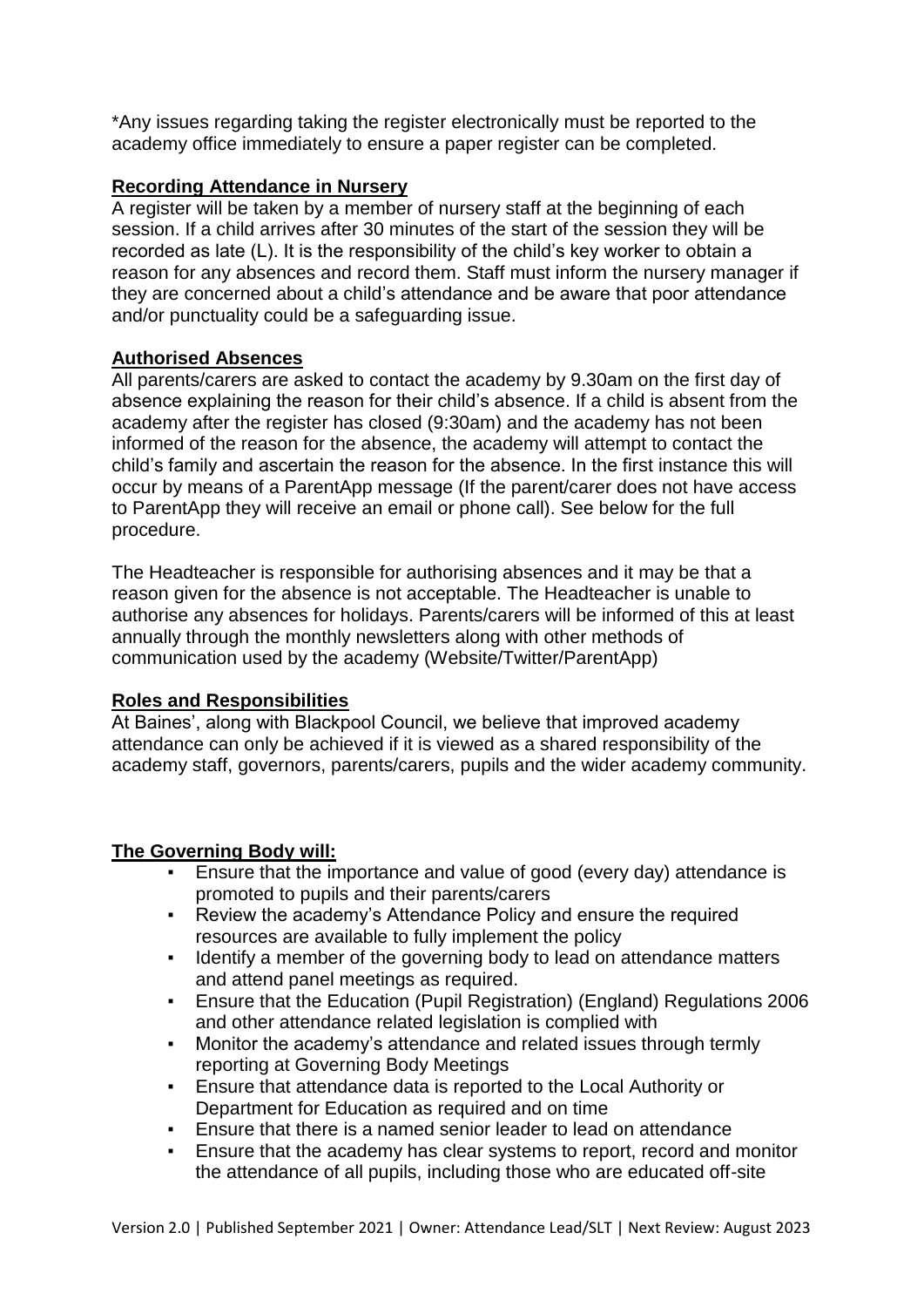- Ensure that there are procedures for collecting and analysing attendance data frequently to identify causes and patterns of absence
- Ensure that data is understood and used to devise solutions and to evaluate the effectiveness of interventions

# **The Leadership Team will:**

- Actively promote the importance and value of good (every day) attendance to pupils and their parents/carers
- Form positive relationships with pupils and parents/carers
- **Ensure that there is a whole academy approach which reinforces good** (every day) attendance; with good teaching and learning experiences that encourage all pupils to attend and to achieve
- Monitor the implementation of the Attendance Policy and ensure that the policy is reviewed every two years or sooner if necessary.
- Ensure that all staff are aware of the Attendance Policy and adequately trained to address attendance issues
- Ensure that the Education (Pupil Registration) (England) Regulations 2006 and other attendance related legislation is complied with
- Ensure that there is a named senior leader to lead on attendance and allocate sufficient time and resource
- Return academy attendance data to the Local Authority and the Department for Education as required and on time
- Report the academy's attendance and related issues through termly reporting to the Governing Body and on a half termly basis to the lead governor for attendance
- Ensure that systems to report, record and monitor the attendance of all pupils, including those who are educated off-site are implemented
- Ensure that attendance data is collected and analysed frequently to identify causes and patterns of absence
- Interpret the data to devise solutions and to evaluate the effectiveness of interventions
- Develop a multi-agency response to improve attendance and support pupils and their families
- Document interventions used to a standard required by the local authority should legal proceedings be instigated

# **Class Teachers/Nursery Staff will:**

- Actively promote the importance and value of good (every day) attendance to pupils and their parents/carers
- Form positive relationships with pupils and parents/carers
- Contribute to a whole academy approach which reinforces good (every day) academy attendance; with good teaching and learning experiences that encourage all pupils to attend and to achieve
- Comply with the Education (Pupil Registration) (England) Regulations 2006 and other attendance related legislation
- Contribute to the evaluation of academy strategies and interventions
- Work with other agencies to improve attendance and support pupils and their families

# **The academy will request that parents/carers:**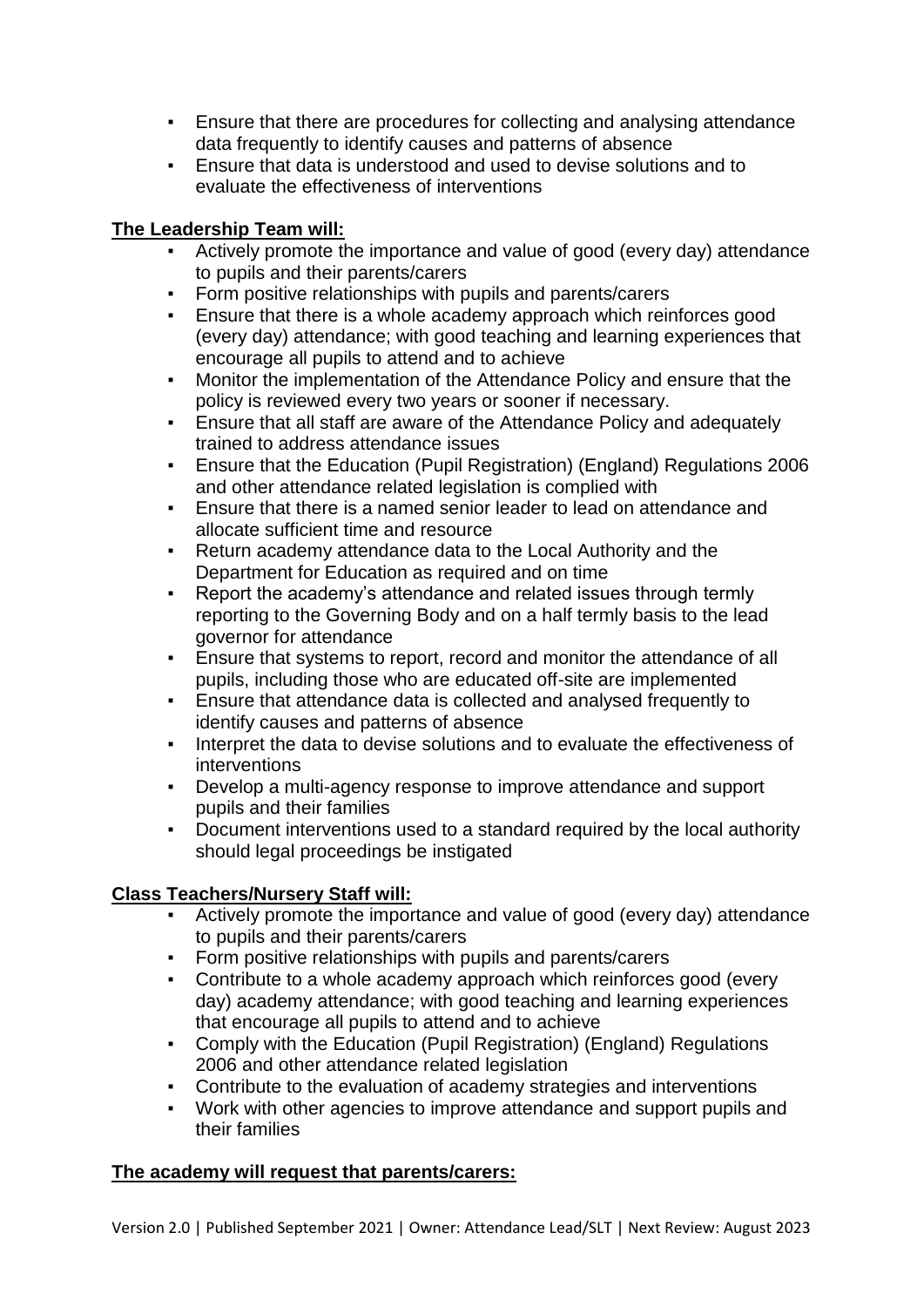- Talk to their child about the academy and what goes on there, taking a positive interest in their child's work and educational progress
- Instil the value of education and regular (every day) academy attendance within the home environment
- Encourage their child to look to the future and have aspirations
- Contact the academy/nursery if their child is absent to let them know the reason why and the expected date of return
- Avoid unnecessary absences
- Ask the academy/nursery for help if their child is experiencing difficulties.
- Inform the academy/nursery of any change in circumstances that may impact on their child's attendance
- Support the academy; take every opportunity to get involved in their child's education, form a positive relationship with the academy and acknowledge the importance of children receiving the same messages from both academy and home
- Encourage positive routines at home, for example, bed times, homework, preparing academy bag and uniform the evening before
- Not keep their child off the academy to go shopping, to help at home or to look after other members of the family
- Not taking leave of absence (holidays) during term-time.

\*Parents/carers can request support from a variety of staff either via email, ParentApp, telephone or in person.

# **Attendance in the Early Years**

Children with poor attendance in the Early Years have little chance of catching up with their peers.

 Blackpool schools/ academies operate the same procedures to promote good attendance for 2, 3 and 4 year olds to attend their provision regularly (every day) as they do for children of statutory school age; it is known that regular (every day) attendance in these early years is crucial for a child to adopt positive attendance and punctuality habits and routines for future learning.

# **Persistent Absence**

A child is a persistent absentee if s/he has 90% or less attendance. Details of these children are submitted to the Local Authority and Central Government. Persistent absence is a serious problem for pupils. Much of the work children miss when they are absent is never made up, leaving these pupils at a considerable disadvantage for the remainder of their academy career. There is also clear evidence of a link between poor attendance and low levels of achievement. If a child is identified as being on track to be persistently absent an action plan/interventions will be put in place to support them.

# **Pupil Mobility / Inter-academy/school transfers**

Blackpool Council strives to reduce the incidences of mobility within the town and there are robust procedures in place to deter parents/carers from requesting school/academy moves. School/academy transfers occur at the end of a half term unless there is an exceptional circumstance.

Whilst a parent/carer has a right in law to express a preference for an alternative school/academy, the Local Authority, via the Admissions Team and a range of key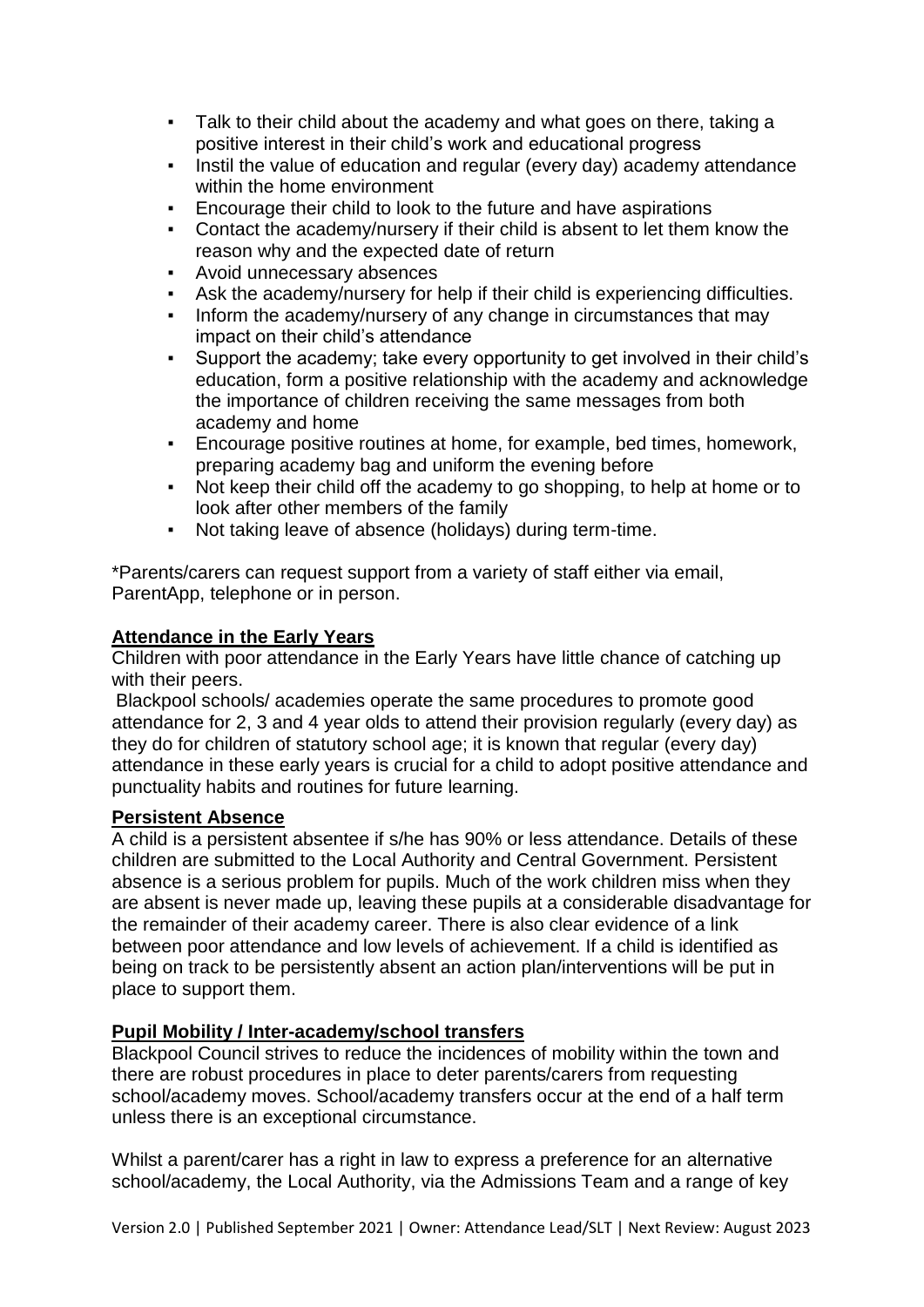officers (with specialist educational background), consider the reasons for a transfer request and decide how the request should be managed.

There are many reasons cited for requesting a change of school/academy. The most reasonable being a house move, which causes travel difficulties and which would impact on attendance. Other reasons cited require a discussion with the parent/carer, the academy and the Pupil Welfare Team to ensure that the move is in the child's best interest and is managed effectively.

# **Blackpool Council Support – The role of the Pupil Welfare Officer (PWO)**

The Pupil Welfare Service is a professional service, working with schools/academies and the Local Authority to improve attendance and safeguard young people. They provide expert advice and guidance to schools/academies around attendance issues and work directly with schools/academies and families to overcome barriers and improve attendance and subsequent attainment. When required, they act on behalf of the Local Authority and undertake legal proceedings.

At times we may wish to enhance the support provided to us with additional elements in order to support a whole academy approach to attendance and positive impact on attainment.

Additional support could include some or all of the below:

Direct casework support through to prosecution Attendance initiatives Whole academy support and development Access to CAMHS Safeguarding and welfare Staff training

#### **The Impact of poor academy attendance on attainment**

Ongoing poor attendance is a factor often linked to low levels of academic success. Many pupils have difficulty maintaining friendships if they have long or numerous periods of absence. The following information highlights how attendance can affect a child's future progression.

# **Above 97% = Less than 6 days absence a year**

Excellent attendance! Young people who are achieving above 97% will almost certainly get the best grades they can, leading to better prospects for their future.

#### **95% = 10 days absence a year**

These young people are likely to achieve good grades and have good future prospects, however, could still improve their attendance.

#### **90% = 19 days absence a year (Persistent Absence)**

Young people who are taking this much time off academy will be absent for almost a month per academic year, making it difficult for them to achieve their best.

#### **85% = 29 days absence a year**

Young people who are taking this much time off academy will be absent for almost six weeks per academic year, making it very difficult for them to keep up with their work and are unlikely to do their best.

# **80% = 38 days absence a year**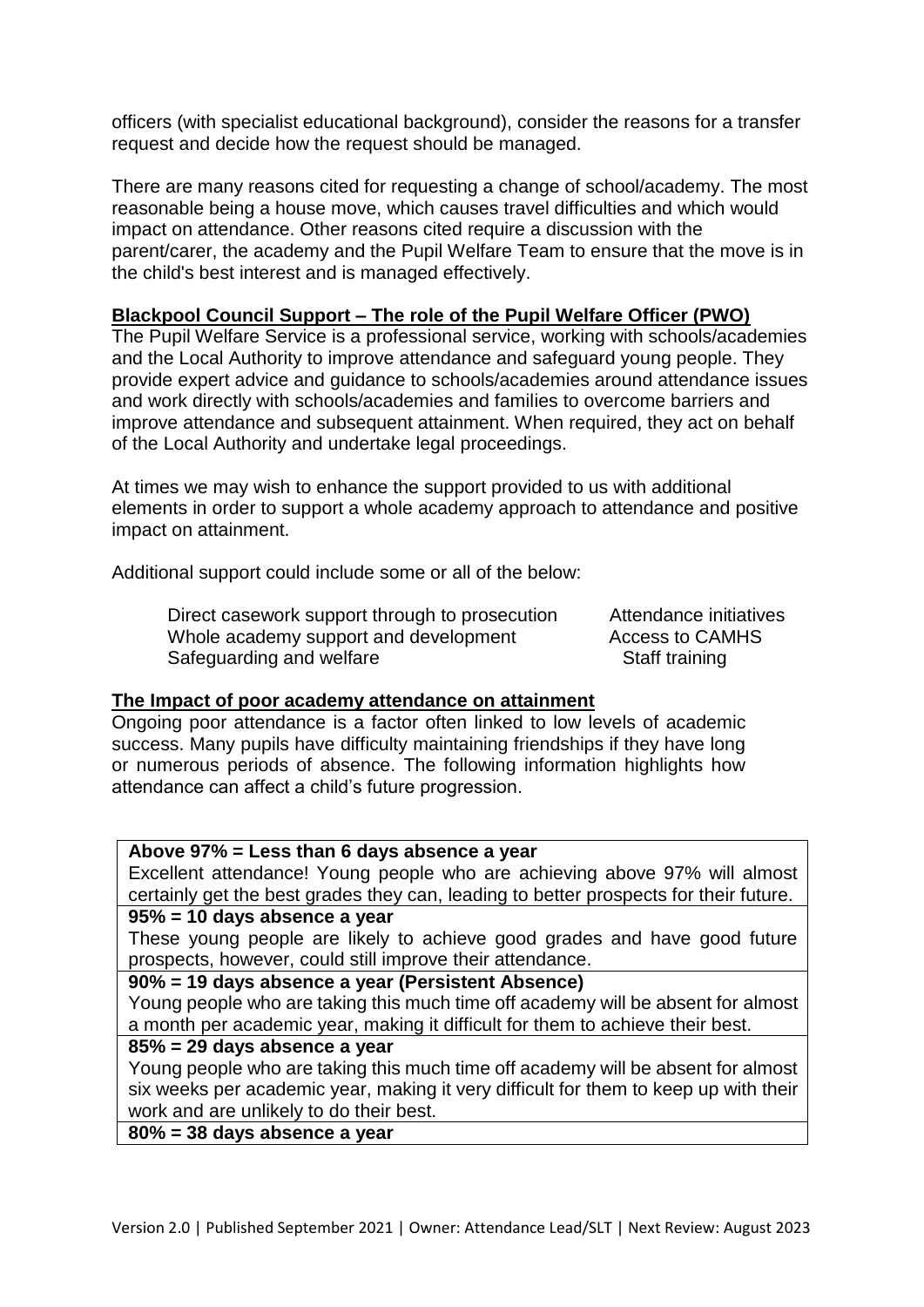Young people who are constantly taking this much time off academy will be absent for one full year over the five years of education, making it almost impossible to keep up with work and dramatically limiting future prospects.

# Procedures for following up absences

- If a message or telephone call is not received from parents/carers by 9.30am on the first day of absence, they will be contacted by ParentApp. If no contact is made then parents/carers will be contacted again on the second day of absence, by ParentApp unless there is a need to contact more urgently by telephone.
- Where there is no response, a further phone call will be made later that day, if appropriate, and another on the following day (Day 3). If we are still unable to contact the family on the 3<sup>rd</sup> day of absence, a home visit from the Pupil Welfare Officer, where the service is already involved, will be instigated and concerns noted. Home visits from other members of the Pastoral Team may be instigated for families not already involved with the PWS.
- Where we have a reason for non-attendance but this continues beyond a reasonable timescale, the parents/carers will be contacted by a member of the Pastoral Team to discuss the situation. Depending on the outcome of this conversation the case may be discussed with the Pupil Welfare Officer and further action planned. This might, in some cases, result in a referral to the Pupil Welfare Service (PWS).
- If absence becomes a recurring problem, parents/carers may be invited to attend a meeting at the academy. The meeting will include appropriate staff, PWO, parent/carer and the pupil and will identify and attempt to solve the problems that are preventing the pupil from attending.
- If there is no improvement, then the case will be discussed again with the PWO to discuss any action needed. This may result in the sending of legal letters and if necessary court action.
- Initiatives such as Fast Track and Penalty Notices may be used to improve attendance.

# **Initiatives**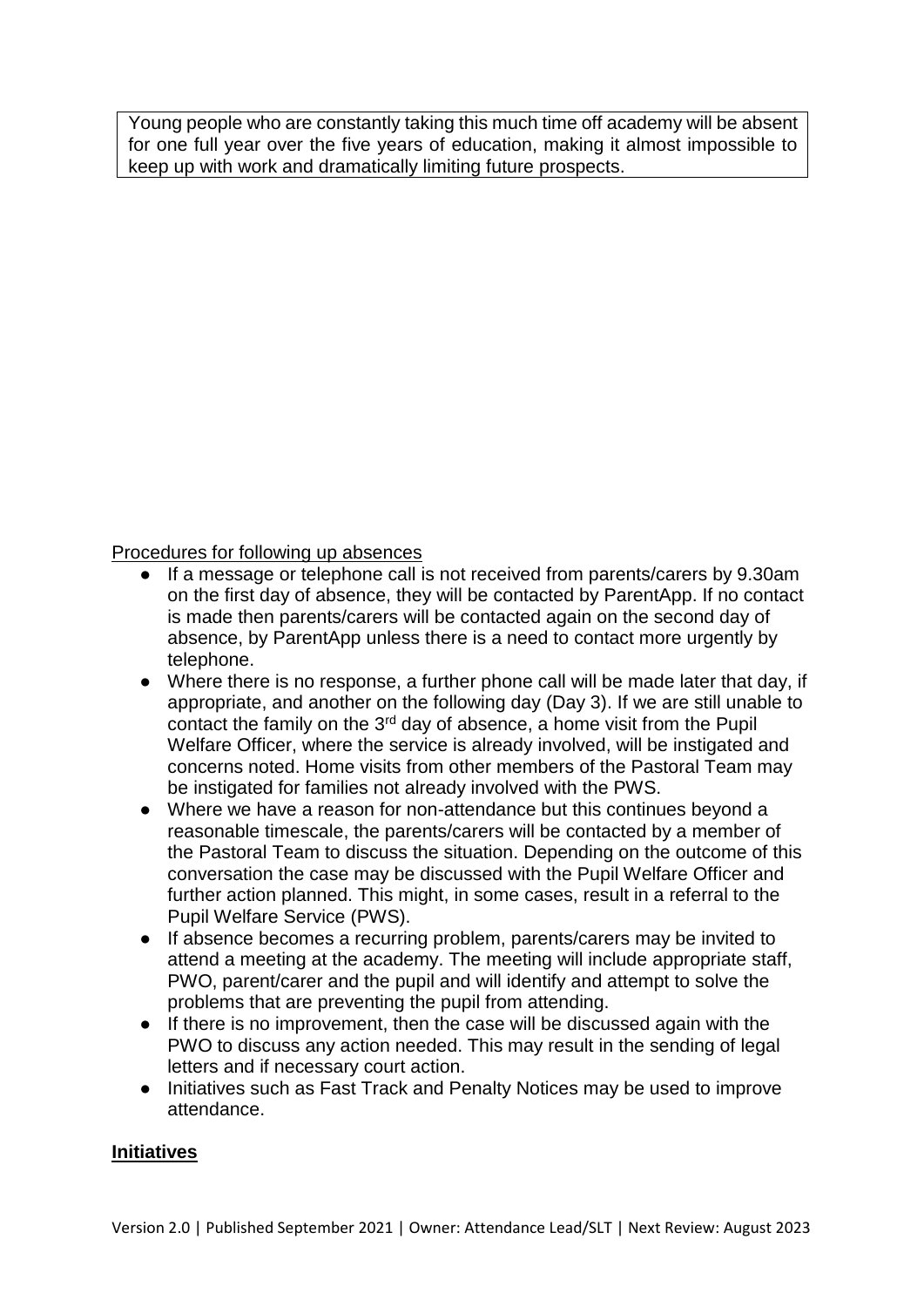Fast Track – a letter based initiative issued by the Pupil Welfare Service. This initiative may be used in various circumstances such as a number of broken weeks, a period of unauthorised holiday or periods of unauthorised absence. Each case will be looked at on an individual basis.

Penalty Notice – a £60 fine per parent/carer, per child issued by the Pupil Welfare Service for reasons such as periods of holiday absence of 10 sessions (5 days or more). This fine may be £120 if not paid in 21 days and court proceedings used if the fine is not paid at all.

#### **Reintegration**

- The return to the academy for a pupil after a long-term absence requires special planning. For example a Pastoral Support Programme (PSP) may be appropriate.
- Designated staff (the learning mentor and/or the SENDCo/DHT) will be responsible for deciding on the programme for return and the management of that programme.
- Staff are aware that this could be a difficult process that may require careful handling and that any problems should be notified to the responsible staff member as soon as possible.
- Programmes may need to be tailored to meet individual need and may involve phased, part time re-entry with support in class as appropriate.

The success of the reintegration will require the involvement of appropriate academy staff, other agencies, the young person and parents/carers. Programmes should be reviewed regularly and amended as necessary.

#### Monitoring Attendance Data

Whole academy data will be analysed termly. The School Administration Manager will inform parents/carers via a letter in a ParentApp message that their child's attendance is below 95%.

Parents/carers of children whose attendance falls below 92% will receive a letter in the above way advising of the need to provide medical evidence to authorise absences.

Attendance data for targeted pupils will be analysed fortnightly and parents/carers will be informed if a child's attendance is of concern. The School Administration Manager is responsible for monitoring this data and liaising with the Senior Leadership Team and the Pupil Welfare Officer.

The Government expectation is that children will attend the academy every day. If concerns arise regarding a child's attendance parents/carers will be notified.

The Pupil Welfare Officer, working alongside the School Administration Manager and the DHT, highlights a target group for case work and monitors their attendance more closely.

The impact of the action taken is monitored to ensure that progress is being made towards improving attendance across the academy. Reports are given to staff and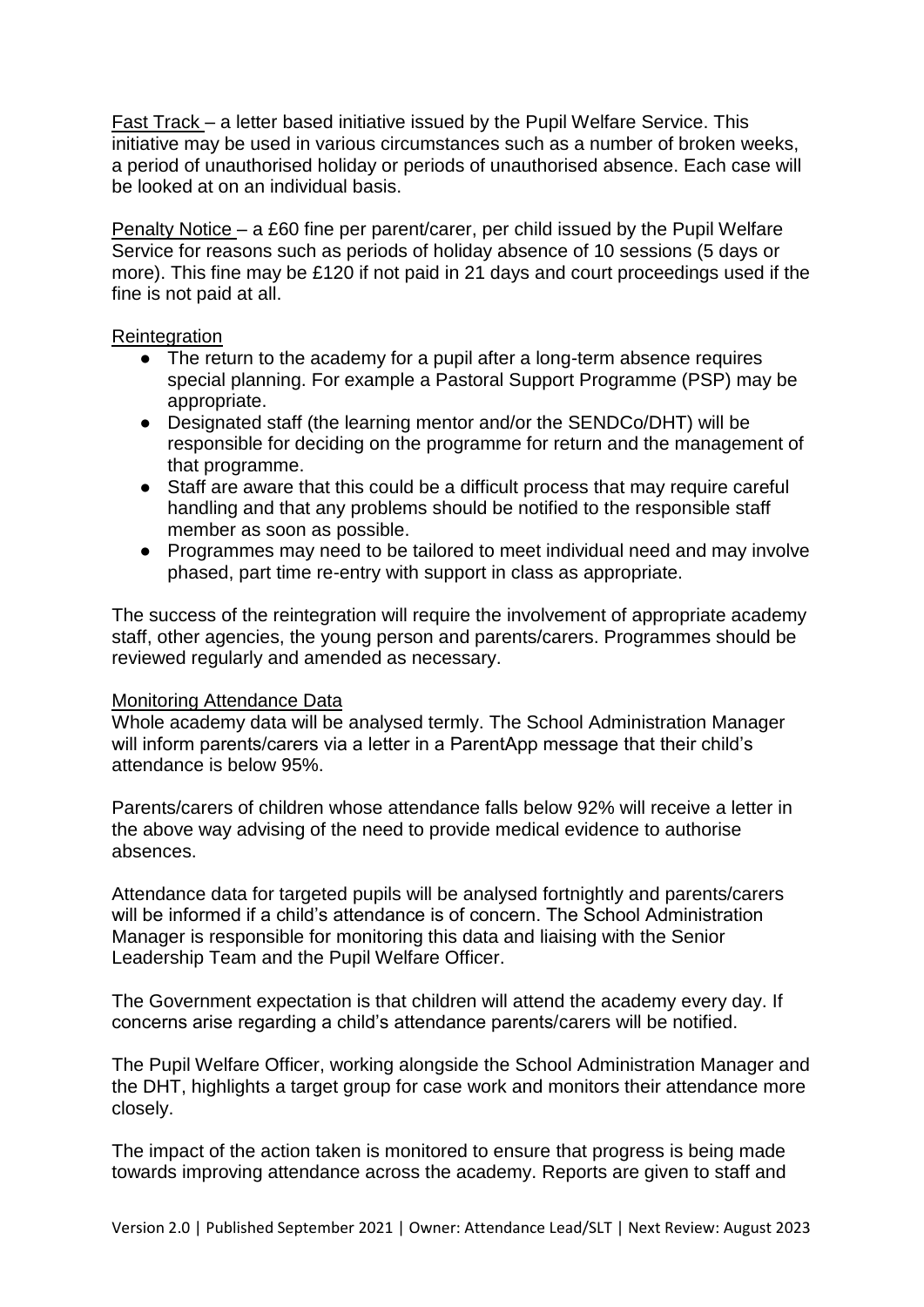governors to ensure the whole academy community is aware of issues and their roles and responsibilities in bringing about improvement. The academy improvement process also monitors the academy's progress towards improving attendance.

The impact of this policy is monitored in discussion with staff, governors, families and external services such as Pupil Welfare Service and in examination of attendance data produced termly as required by DFE.

# **Review**

*Policy to be reviewed August 2023 (or sooner if legislation changes) by Attendance Lead/SLT/SAT (School Administration Team)*

*signed …………………………………… date …………….. Chair of Governors*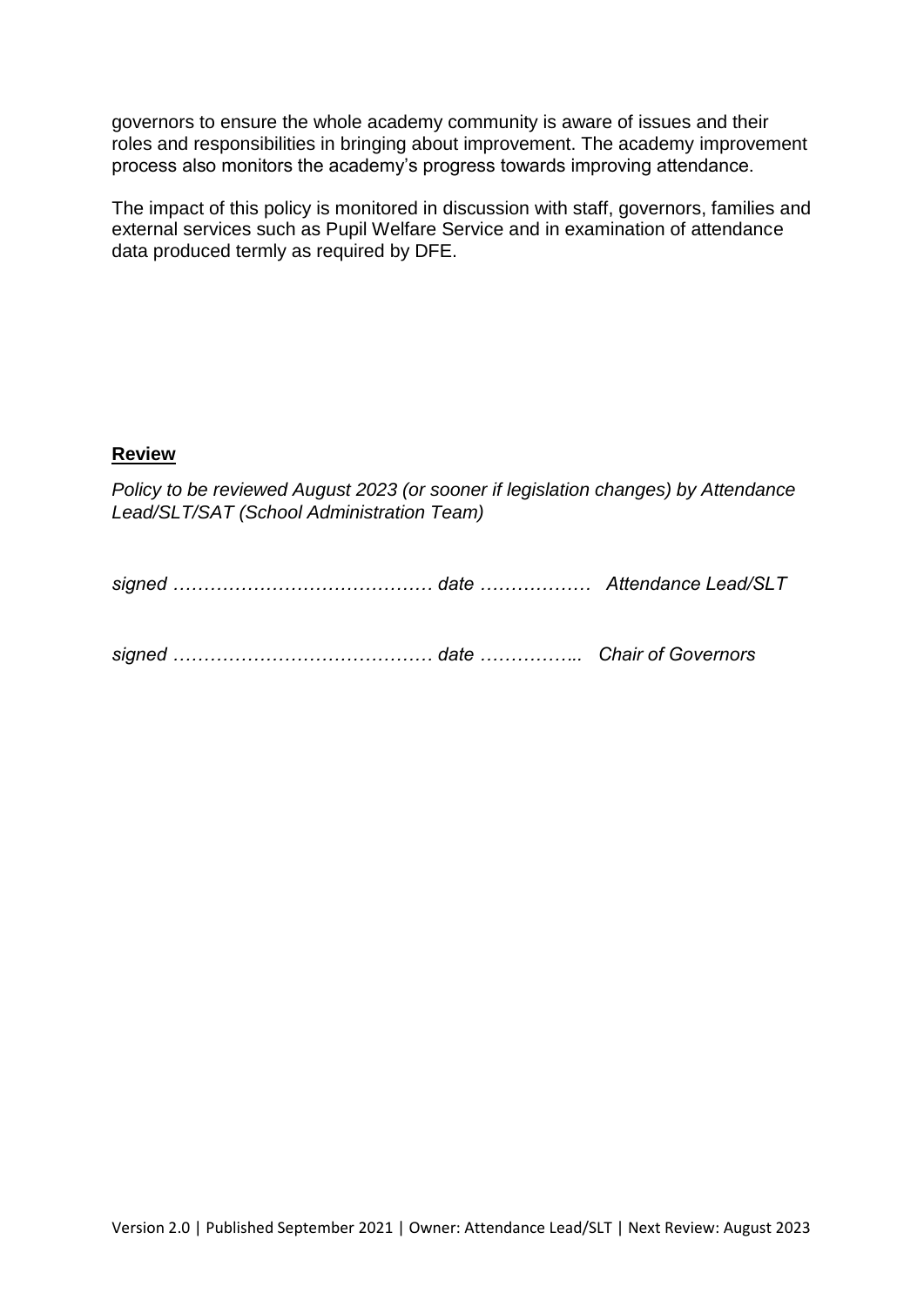# **Further sources of information**

# **Associated resources**

- . The Education Act 1996: http://www.legislation.gov.uk/ukpga/1996/56/contents
- The Education (Pupil Registration) (England) Regulations 2006: http://www.legislation.gov.uk/uksi/2006/1751/contents/made
- The Education (Pupil Registration) (England) (Amendment) Regulations 2010: http://www.legislation.gov.uk/uksi/2010/1725/contents/made
- The Education (Pupil Registration) (England) (Amendment) Regulations 2011: http://www.legislation.gov.uk/uksi/2011/1625/contents/made
- The Education Act 2002: http://www.legislation.gov.uk/ukpga/2002/32/contents
- The Education (academy Day and academy Year) (England) Regulations 1999: http://www.legislation.gov.uk/uksi/1999/3181/contents/made
- The Changing of academy Session Times (England) (Revocation) Regulations 2011: http://www.legislation.gov.uk/uksi/2011/1954/made
- Crime and Disorder Act 1998: http://www.legislation.gov.uk/ukpga/1998/37/contents
- The Anti-social Behaviour Act 2003: http://www.legislation.gov.uk/ukpga/2003/38/contents
- The Education Act 2005: http://www.legislation.gov.uk/ukpga/2005/18/contents
- The Education and Inspections Act 2006: http://www.legislation.gov.uk/ukpga/2006/40/contents
- The Education (Parenting Contracts and Parenting Orders) (England) Regulations 2007: http://www.legislation.gov.uk/uksi/2007/1869/contents/made
- Magistrates' Courts (Parenting Orders) (Amendment) Rules 2007: http://www.legislation.gov.uk/uksi/2007/2222/made
- The Education (Penalty Notices) (England) Regulations 2007: http://www.legislation.gov.uk/uksi/2007/1867/contents/made
- The Education and Skills Act 2008: http://www.legislation.gov.uk/ukpga/2008/25/contents
- The Education (Penalty Notices) (England) (Amendment) Regulations 2012: http://www.legislation.gov.uk/uksi/2012/1046/contents/made
- Copy of Attorney General's Guidelines for Crown Prosecutors can be found at: http://www.cps.gov.uk/publications/prosecution/index.html
- Police and Criminal Evidence (PACE) Act 1984: http://www.homeoffice.gov.uk/police/powers/pace-codes/ Appendix 2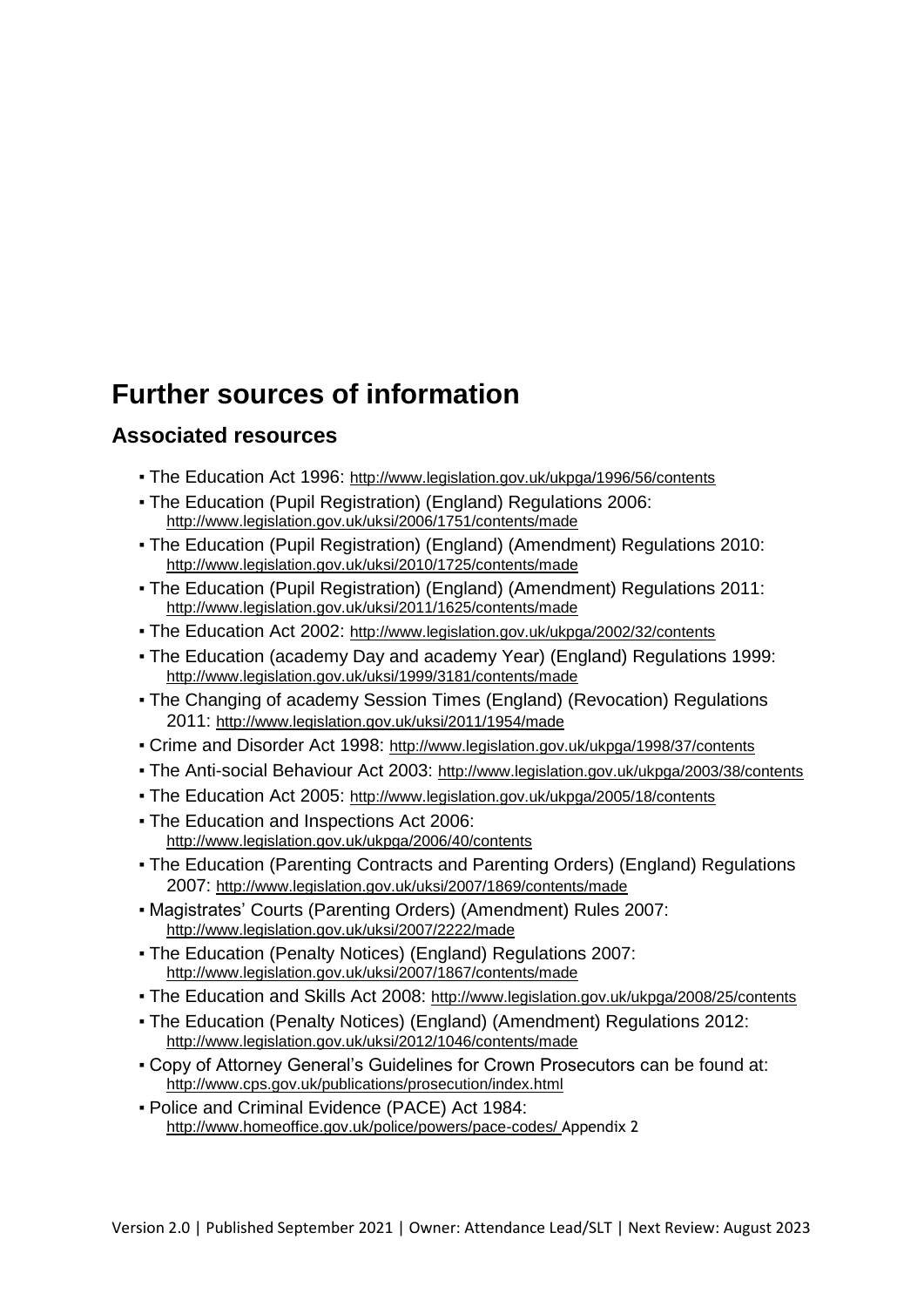# Authorised Absence (Appendix 1)

The following may be reasons for authorising absences:

- Illness
- Family bereavements
- Medical and dental appointments
- Fixed term exclusion
- Permanent exclusion until removed from roll or re-instated
- Educated off site
- Approved sporting activity
- Religious observance
- Educational visit
- Other authorised circumstances at the discretion of the Headteacher